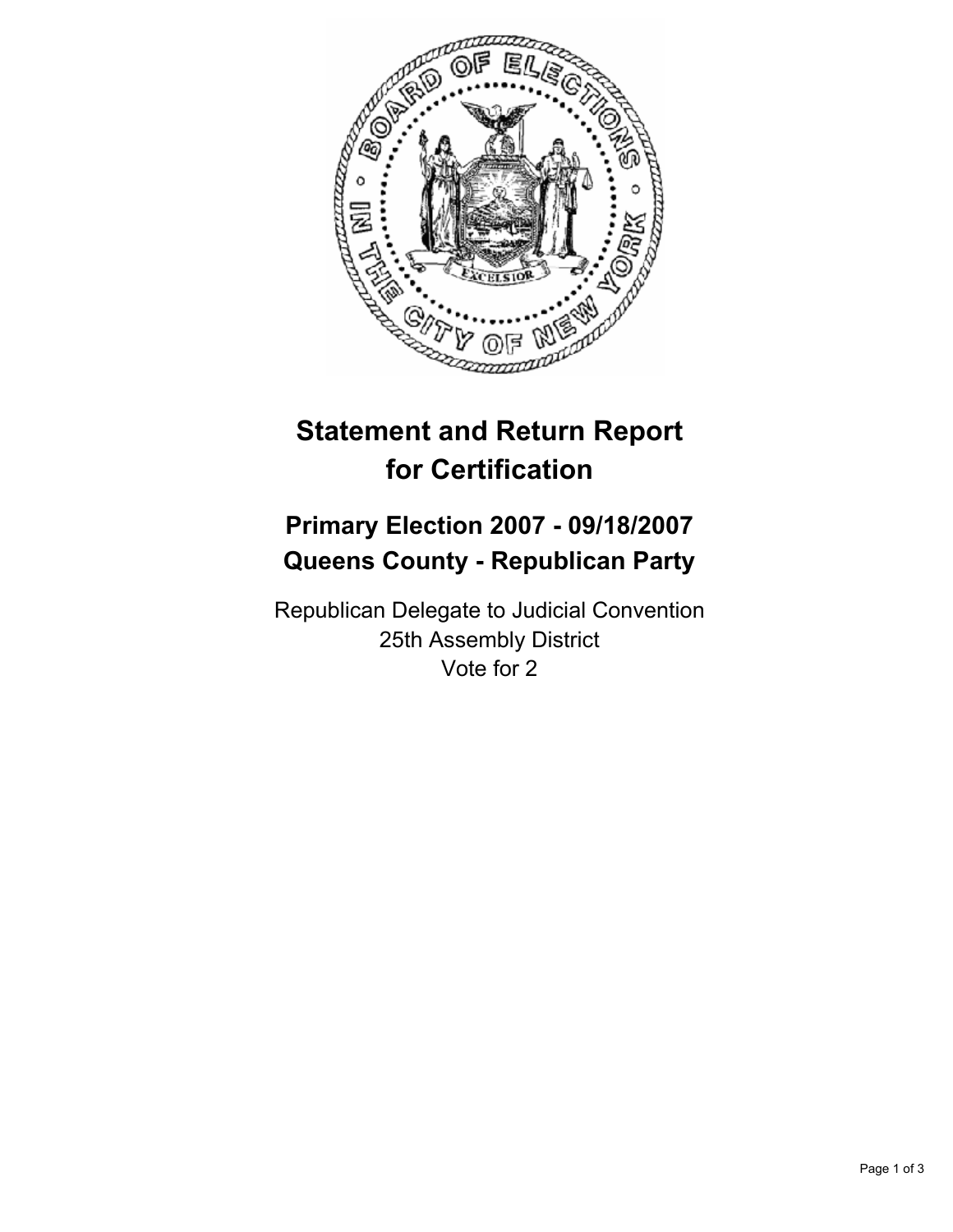

## **Assembly District 25**

| <b>EMERGENCY</b>        |     |
|-------------------------|-----|
| ABSENTEE/MILITARY       | 24  |
| AFFIDAVIT               |     |
| <b>STEPHEN E GRAVES</b> | 115 |
| SHEILA E PERALTA        | 154 |
| <b>TEUK KIM</b>         | 81  |
| <b>Total Votes</b>      | 350 |